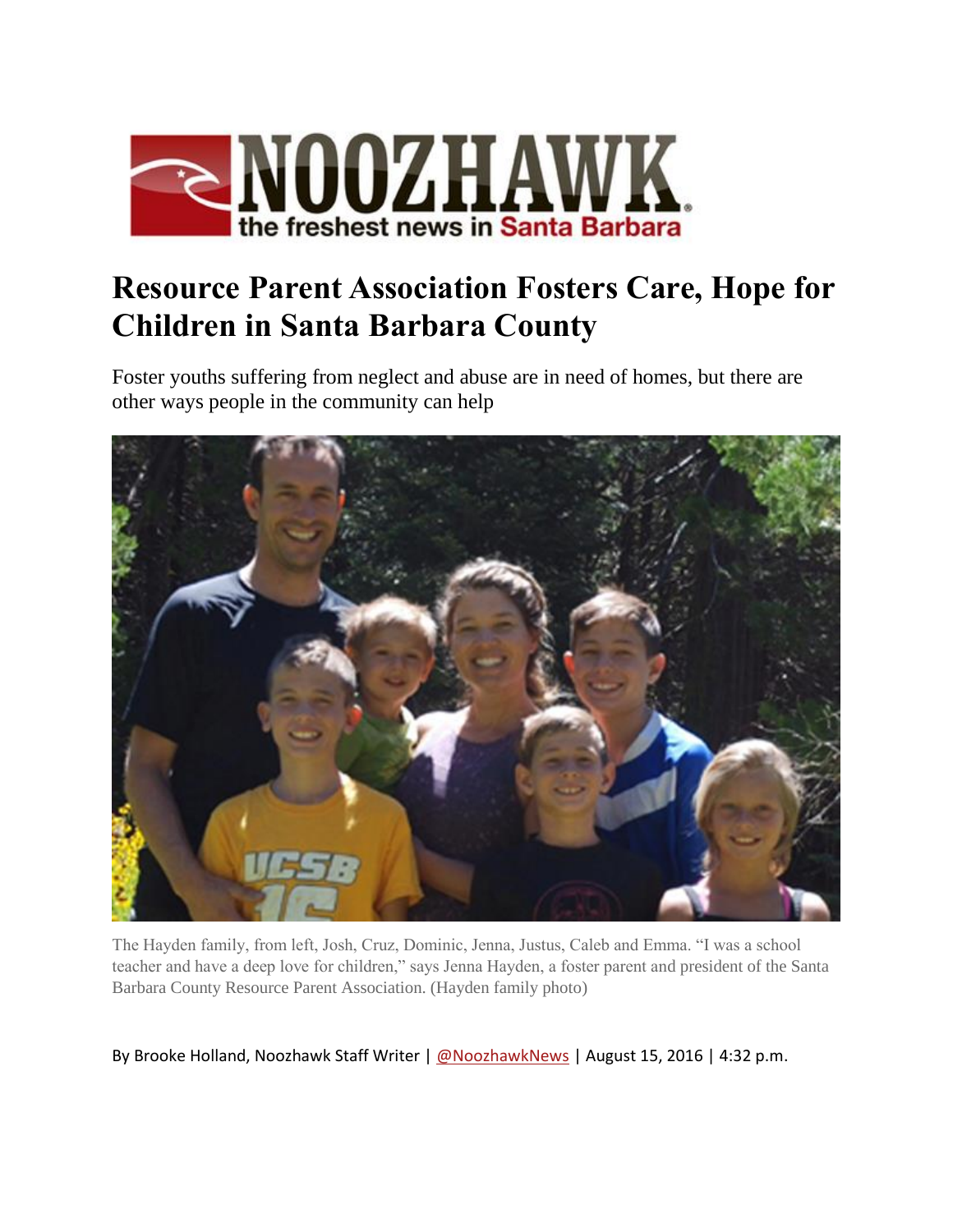In the past eight years, Jenna Hayden, president of the [Santa Barbara County](https://www.volunteermatch.org/search/org81230.jsp) Resource Parent [Association,](https://www.volunteermatch.org/search/org81230.jsp) has fostered three children and offered a support system for adoptive families.

"I was a school teacher and have a deep love for children," Hayden said. "My husband and I have been interested in building our local community rather than adopt internationally or a domestic private adoption. We felt moved."

According to the [National Center on Family Homelessness,](http://www.air.org/center/national-center-family-homelessness) 2.5 million children are homeless each year in America. In Santa Barbara County, more than 425 youths are in foster care as of June, according to Hayden. She said there's an insufficient number of foster homes and a need to focus on homeless children in the community.

"We as a county need to take a step forward and realize these are our children and find ways to support the families," Hayden said.

A resource family opens their home to provide a temporary or permanent place for children who have been victims of neglect and/or physical, emotional, mental or sexual abuse.

"There are a lot of different aspects that make it possible to take care of kids that have different levels of trauma and therapeutic needs," Hayden said. "It's much more difficult than working with typical population kids."

Because of the trauma some children have experienced, they need additional support dealing with their individual issues.

"There's a need in providing therapists to teach social and emotional skills to kids because they didn't get it from their birth family in healthy ways," Hayden said.

Research suggests homeless youths may have substance abuse problems and commit criminal activities in order to survive the harsh realities of their circumstances, according to the [National](http://www.endhomelessness.org/blog/entry/homeless-youth-and-crime-what-does-the-research-say#.V6GQwmX5yt8)  [Alliance to End Homelessness.](http://www.endhomelessness.org/blog/entry/homeless-youth-and-crime-what-does-the-research-say#.V6GQwmX5yt8)

The longer a youth is homeless, the more likely he or she is to engage in criminal behaviors and be arrested, according to a 2010 study in four U.S. cities by the [Family and Youth Services Bureau,](http://www.endhomelessness.org/blog/entry/homeless-youth-and-crime-what-does-the-research-say#.V6GRFWX5yt8) a division of the department of Health and Human Services.

"If kids are in a foster home and preparing for the life skills that are needed once they turn 18, especially in a county in Santa Barbara, it's important there are programs in place for them to learn adult living skills so they don't end up in homelessness or crime," Hayden said.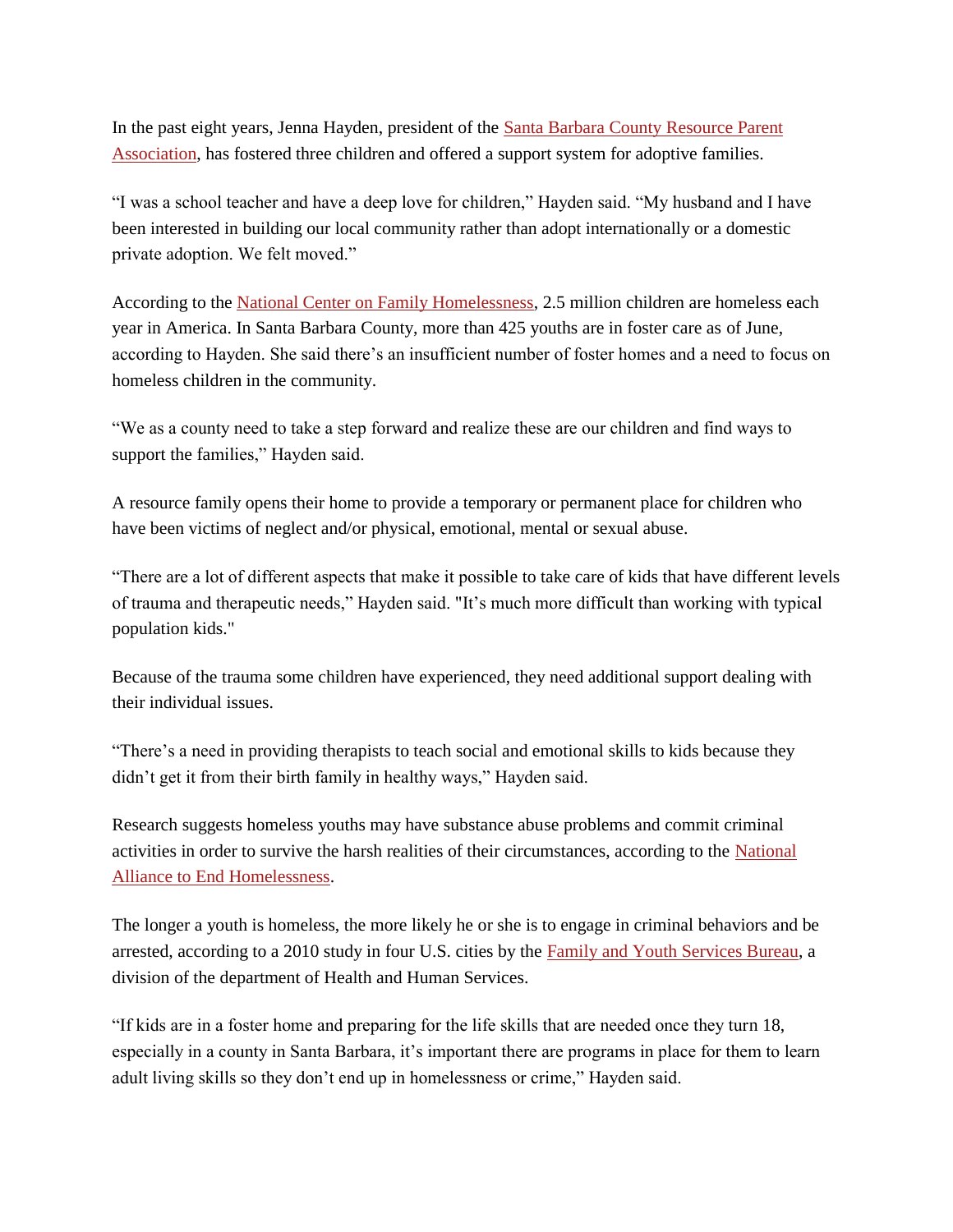Policies have been adopted to help homeless youth in the county, including the resources to support child neglect, educational needs and transitional housing.

The [McKinney-Vento Homeless](http://www2.ed.gov/policy/elsec/leg/esea02/pg116.html) Assistance Act, ensures each homeless youth has equal and fair access to free public education as provided to other youth.



Jenna Hayden urges people interested in becoming a resource family or those who want to help to attend aSanta Barbara County Resource Parent Association meeting for more information. (Hayden family photo)

The county also offers programs by the Department of Social Services that offer support to foster children and resource families.

The [Independent Living Program](https://www.countyofsb.org/ilp/schedules.asp) provides services to Santa Barbara County foster and probation youth ages 14 to 21. The program prepares them for the transition into independent living.

The [KIDS Network](http://www.countyofsb.org/kidsnet/default.htm) was created in 1991 by the county Board of Supervisors as an advisory system on family and child issues. Members from community organizations, schools, parent groups and public agencies provide human services for foster youth and families.

In addition, the [Child Abuse Prevention Council](http://www.preventchildabusesb.org/) coordinates countywide efforts to prevent child abuse and offers educational resources to community groups working with families.

Hayden said housing plays a top role in the well-being of foster children.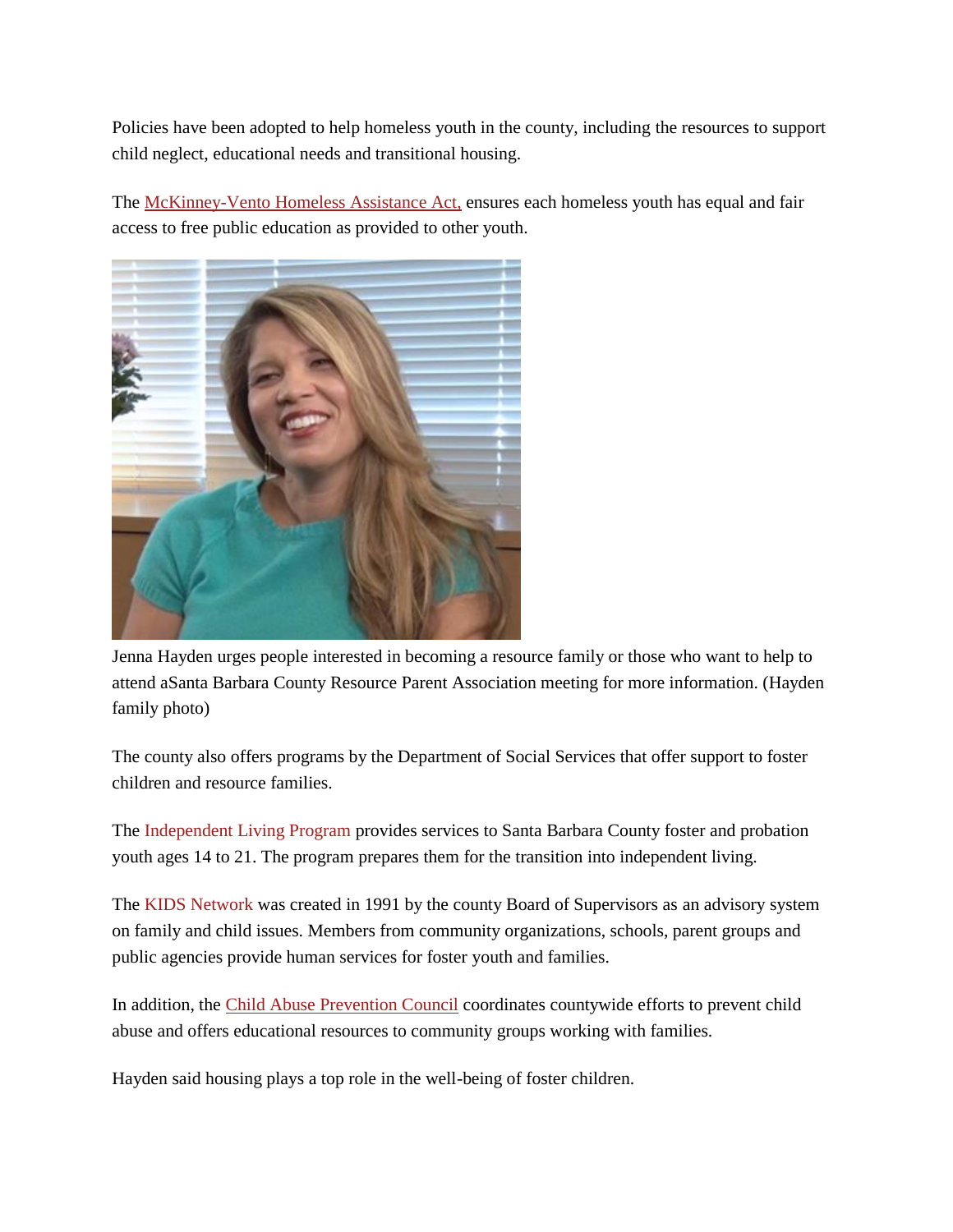"Even though the state is doing more to provide materials for the kids, there's nothing that can compare to building safe, healthy and trusting relationships in a foster family," Hayden said. "These kids need care and support from the families that are taking a courageous step forward with this service."

The mother of three biological children said the community can show support in multiple ways.

"There are many pieces people can play in supporting foster youth," she said. "It's not just fostering or adopting kids, it's providing meals, supplies and mentors."

Creating a community that thrives educational resources for foster youth also is vital, Hayden said.

Frank Koroshec, an English instructor at **San Marcos High School**, brainstormed with students about various ways to serve educational services — the group developed the Resource Family Association Student Support Team.

Koroshec works with 30 students who are providing child care and tutoring for resource families who attend monthly parent trainings provided by the Resource Parent Association.

"The goal of our club is to be hands-on, and to be with the children and provide relief for weary foster families," Koroshec said. "We hope that our services will strengthen existing resource families, but what most excites me is how many of my students have told me that they plan on becoming foster or adopt parents in the future."

RFASST secured a grant from [Kids Helping Kids,](http://kidshelpingkidssb.org/contact) a San Marcos student-run nonprofit organization that raises money to provide financial support to families in poverty. The money enabled the group to broaden their services.

"We now host field trips for resources families," Koroshec said. "And, in the new school year, my students will be trained by therapists so that the child care we provide may be therapeutic."

Koroshec and his wife became foster parents 12 years ago.

"Becoming a foster and adoptive parent is the result of my wife's compassionate heart," Koroshec said. "She worked with juvenile delinquents at a residential treatment facility where she encountered several foster youth who had committed major crimes."

The adoption process originally scared Koroshec, but since then he has fostered four children.